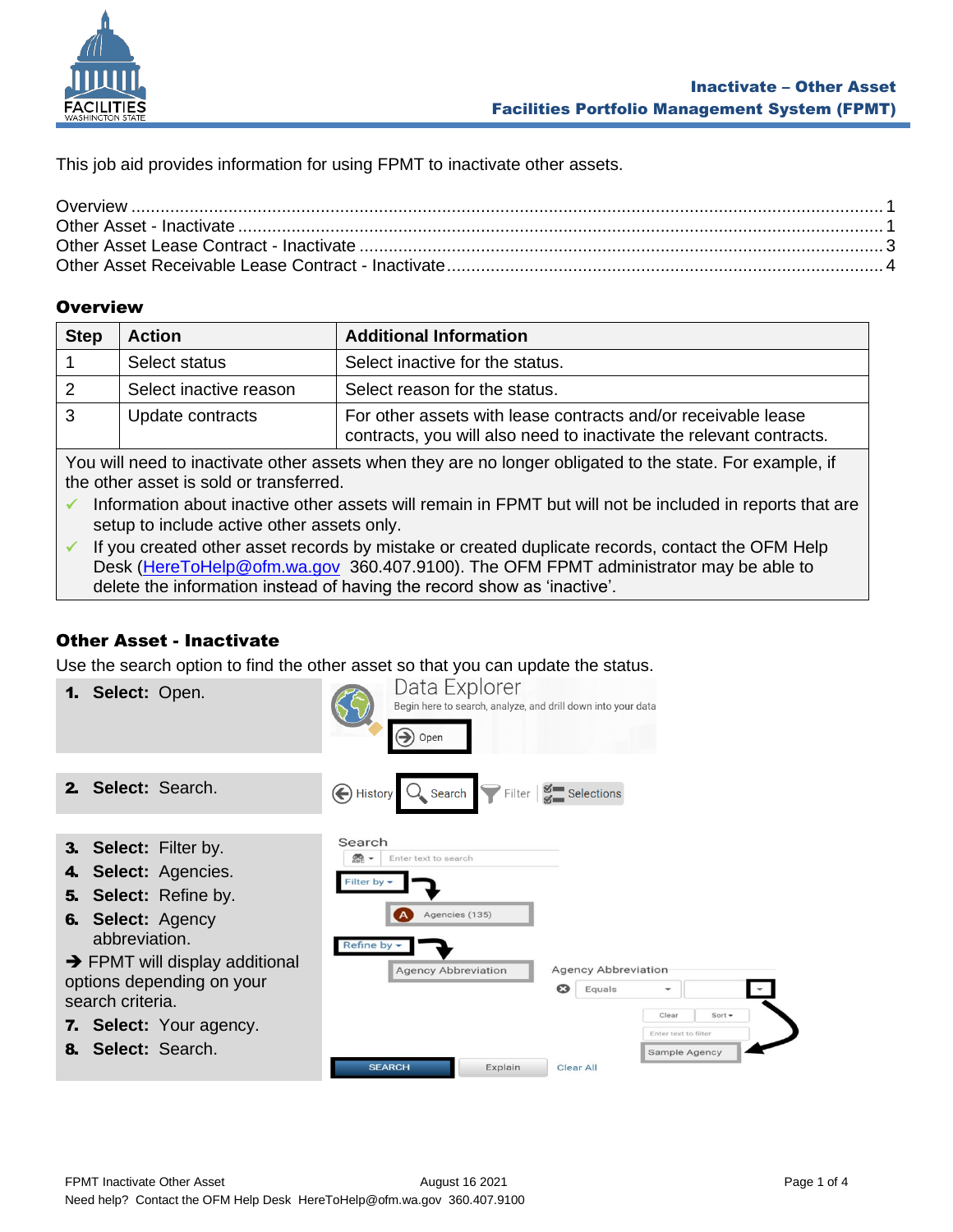

#### Inactivate – Other Asset Facilities Portfolio Management System (FPMT)

| 9. Select: Open.                                                   | Agencies<br>Sample Agency<br>Agency<br>Agency Number (3 Digit):<br>Agency Number (4 Digit):<br>Open<br><b>Agency Abbreviation:</b>                                                                                                                                                                                                                        |
|--------------------------------------------------------------------|-----------------------------------------------------------------------------------------------------------------------------------------------------------------------------------------------------------------------------------------------------------------------------------------------------------------------------------------------------------|
| 10. Select: Other asset.<br>11. Select: Menu.<br>12. Select: Edit. | <b>Other Assets</b><br>Sample<br><b>OA</b><br>Other Asset<br>Jnique Asset ID:<br>Open<br>Asset Type:<br>Manage<br>Asset Common Name<br>Select<br>$\left[\frac{1}{2}\right]$ Documents (0)<br>$\triangleright$ Photos (0)<br>$\bigcirc$ Open :<br><b>I</b> II Reports<br>$\blacktriangleright$ Add<br>$\mathscr{D}$ Edit<br>$\overline{\mathbb{m}}$ Delete |
| <b>13. Select: Asset status.</b>                                   | <b>Asset Status</b><br>Inactive<br>Comment                                                                                                                                                                                                                                                                                                                |
| <b>14. Select:</b> Save and close.                                 | <b>SAVE AND CLOSE</b><br>Cancel                                                                                                                                                                                                                                                                                                                           |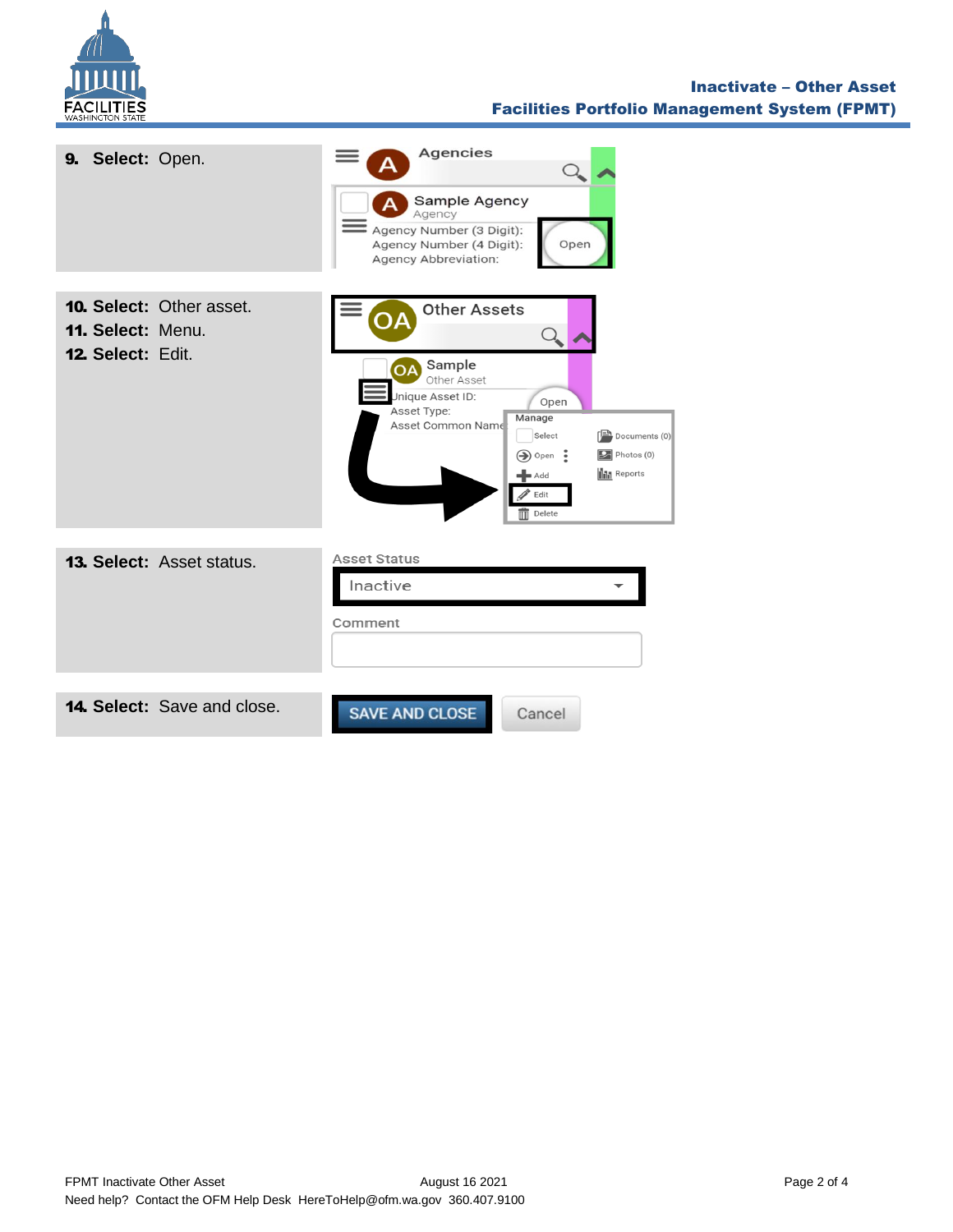

## <span id="page-2-0"></span>Other Asset Lease Contract - Inactivate

Use the search option to find the lease contract so that you can update the status.

✓ When you inactivate the lease contract, any associated lease amendments, lease options, and lease payments will automatically inactivate.

| 1. Select: Open.                                                                                                                                                                                                                                                | Data Explorer<br>Begin here to search, analyze, and drill down into your data<br>$\bigodot$ Open                                                                                                                                                                                                                                                                                                                  |
|-----------------------------------------------------------------------------------------------------------------------------------------------------------------------------------------------------------------------------------------------------------------|-------------------------------------------------------------------------------------------------------------------------------------------------------------------------------------------------------------------------------------------------------------------------------------------------------------------------------------------------------------------------------------------------------------------|
| 2. Select: Search.                                                                                                                                                                                                                                              | History O Search Filter # Selections                                                                                                                                                                                                                                                                                                                                                                              |
| 3. Select: Filter by.<br>4. Select: Other asset lease<br>contracts.<br>5. Select: Refine by.<br>6. Select: Lease number.<br>7. Input: Search criteria.<br>→ FPMT will display additional<br>options depending on your<br>search criteria.<br>8. Select: Search. | In this example, we use search tools to filter by other asset lease<br>contracts and refine by lease number.<br>$rac{1}{\triangle$<br>Enter text to search<br>Filter by<br>Other Asset Lease Contracts<br>OAL<br>Refine by $\overline{\phantom{a}}$<br>Lease Number<br>Ø<br>Contains<br><b>SEARCH</b><br>Explain<br><b>Clear All</b>                                                                              |
| 9. Select: Menu.<br>10. Select: Edit.                                                                                                                                                                                                                           | <b>Other Asset Lease Contracts</b><br>OAL<br>Q.<br>Sample<br><b>OAL</b><br>Other Asset Lease Contract<br>Jnique Asset ID:<br>Manage<br>Open<br>Lease Number:<br>Select<br>$\mathbb{P}^{\mathbb{Z}}$ Documents (0)<br>Lessor:<br>$\boxed{2}$ Photos (0)<br>$\left(\rightarrow\right)$ Open $\frac{3}{2}$<br><b>III</b> Reports<br>$\blacktriangleright$ Add<br>Edit <sup>*</sup><br>$\overline{\mathbb{H}}$ Delete |
| 11. Select: Lease contract<br>status.<br><b>12. Select: Lease contract</b><br>inactive reason.                                                                                                                                                                  | Lease Contract Status<br>Inactive - This lease contract is no longer active.<br>Lease Contract Inactive Reason<br>Comment                                                                                                                                                                                                                                                                                         |
| <b>13. Select:</b> Save and close.                                                                                                                                                                                                                              | <b>SAVE AND CLOSE</b><br>Cancel                                                                                                                                                                                                                                                                                                                                                                                   |